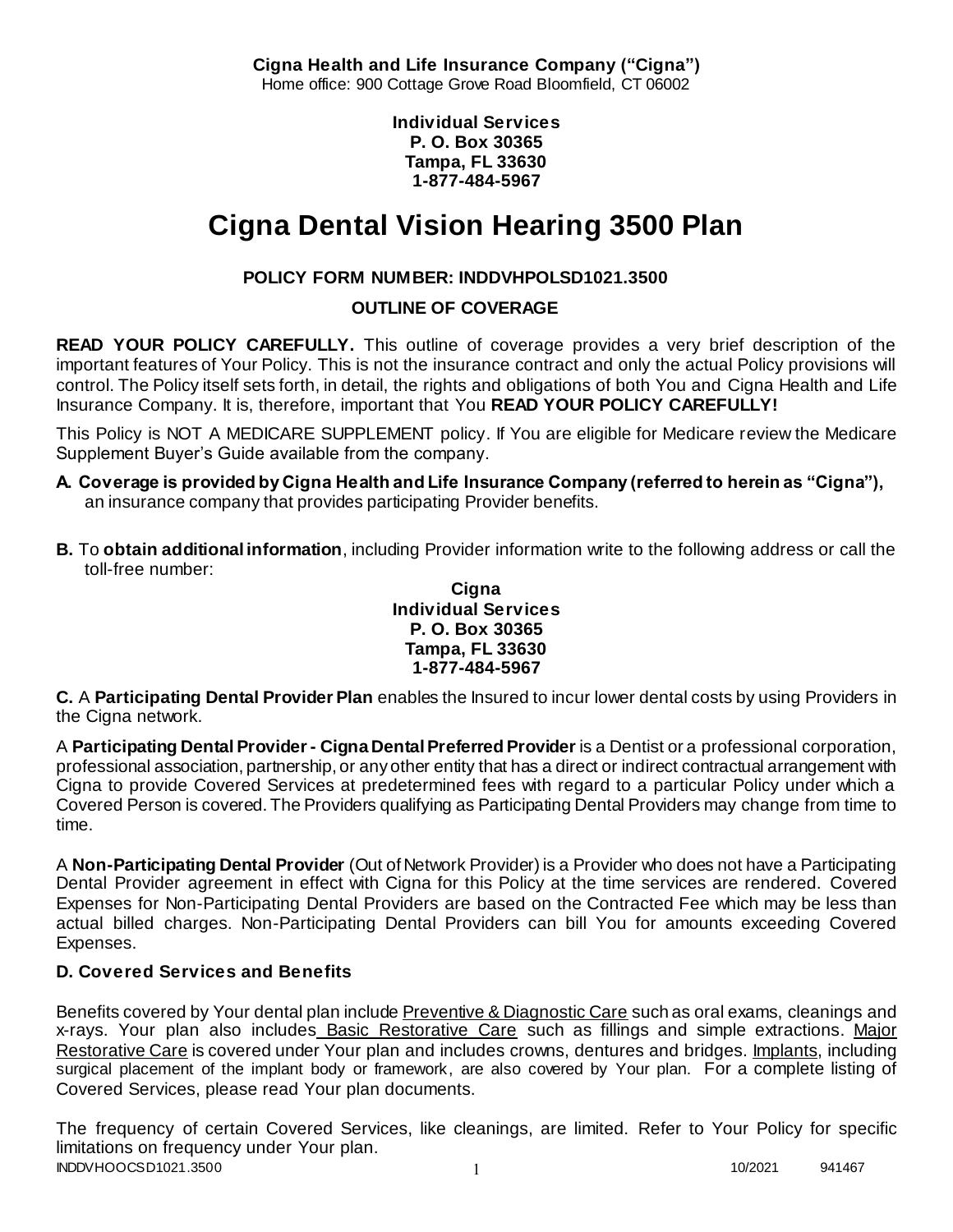### **Benefit Schedule**

The benefits outlined in the table below show the payment percentages for Covered Expenses **AFTER** any applicable Deductibles have been satisfied unless otherwise stated.

# **CIGNA DENTAL, VISION, AND HEARING INSURANCE** *The Schedule*

#### **For You and Your Dependents**

#### **The Schedule – Dental Benefits**

If You select a Participating Dental Provider, Your cost will be less than if You select a Non-Participating Dental Provider.

#### **Emergency Services**

The Benefit Percentage payable for Emergency Services charges made by a Non-Participating Dental Provider is the same Benefit Percentage as for Participating Dental Provider Charges. Dental Emergency services are required immediately to either alleviate pain or to treat the sudden onset of an acute dental condition. These are usually minor procedures performed in response to serious symptoms, which temporarily relieve significant pain, but do not effect a definitive cure, and which, if not rendered, will likely result in a more serious dental or medical complication.

#### **Dental Deductibles**

Dental Deductibles are expenses to be paid by You or Your Dependent. Dental Deductibles are in addition to any Coinsurance. Once the Dental Deductible maximum in The Schedule has been reached You and Your family need not satisfy any further dental deductible for the rest of that year.

#### **Participating Dental Provider Payment**

Participating Dental Provider services are paid based on the Contracted Fee agreed upon by the Provider and Cigna.

#### **Non-Participating Dental Provider Payment**

Non-Participating Dental Provider services are paid based on the Contracted Fee.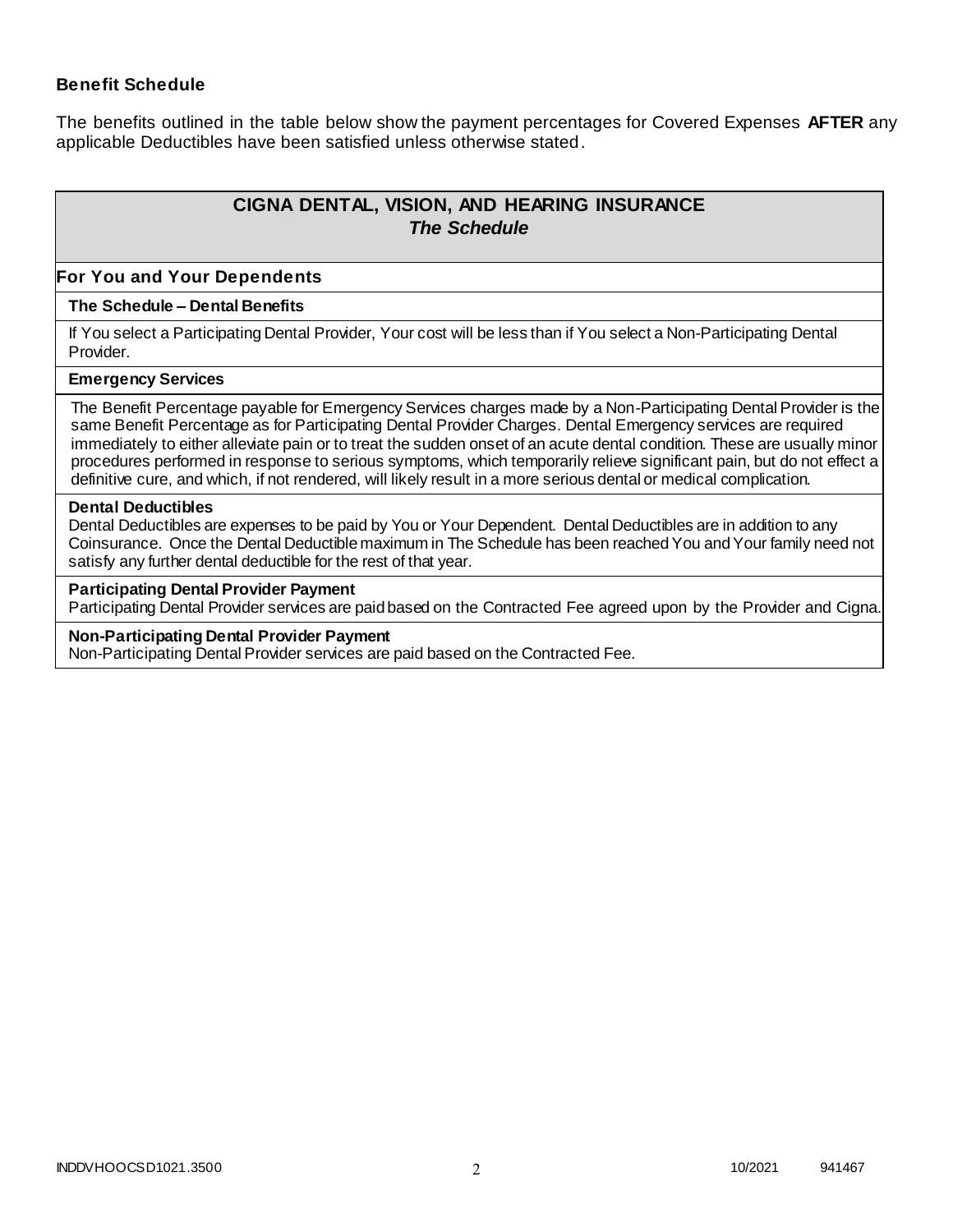| DENTAL BENEFIT HIGHLIGHTS                                                                                                                                                                                                                                                 |                                                  |
|---------------------------------------------------------------------------------------------------------------------------------------------------------------------------------------------------------------------------------------------------------------------------|--------------------------------------------------|
| Classes I, II, III, IX<br><b>Calendar Year Maximum</b>                                                                                                                                                                                                                    | \$2,500 per person                               |
| <b>Class IX Lifetime Maximum</b>                                                                                                                                                                                                                                          | \$2,000 per person                               |
| <b>Calendar Year Dental Deductible</b>                                                                                                                                                                                                                                    |                                                  |
| Individual                                                                                                                                                                                                                                                                | \$100 per person                                 |
|                                                                                                                                                                                                                                                                           | Not Applicable to Class I                        |
| Class I                                                                                                                                                                                                                                                                   | The Percentage of Covered Expenses the Plan Pays |
| Preventive Care<br>Oral Exams<br><b>Routine Cleanings</b><br>Routine X-rays<br>Non-Routine X-rays<br><b>Fluoride Application</b><br><b>Sealants</b><br>Space Maintainers (non-orthodontic)<br>Emergency Care to Relieve Pain                                              | 100%                                             |
| <b>Class II</b>                                                                                                                                                                                                                                                           | The Percentage of Covered Expenses the Plan Pays |
| <b>Basic Restorative</b><br>Fillings<br>Surgical Extraction of Impacted Teeth<br>Oral Surgery, Simple Extractions<br>Relines, Rebases, and Adjustments<br>Repairs - Bridges, Crowns, and Inlays<br>Repairs - Dentures                                                     | 80% after dental deductible                      |
| <b>Class III</b>                                                                                                                                                                                                                                                          | The Percentage of Covered Expenses the Plan Pays |
| <b>Major Restorative</b><br>Crowns / Inlays / Onlays<br>Root Canal Therapy / Endodontics<br><b>Minor Periodontics</b><br><b>Major Periodontics</b><br>Oral Surgery, All Except Simple Extractions<br>Prosthesis Over Implant<br>Anesthetics<br>Dentures<br><b>Bridges</b> | 50% after dental deductible                      |
| <b>Class IX</b>                                                                                                                                                                                                                                                           | The Percentage of Covered Expenses the Plan Pays |
| Implants                                                                                                                                                                                                                                                                  | 50% after plan deductible                        |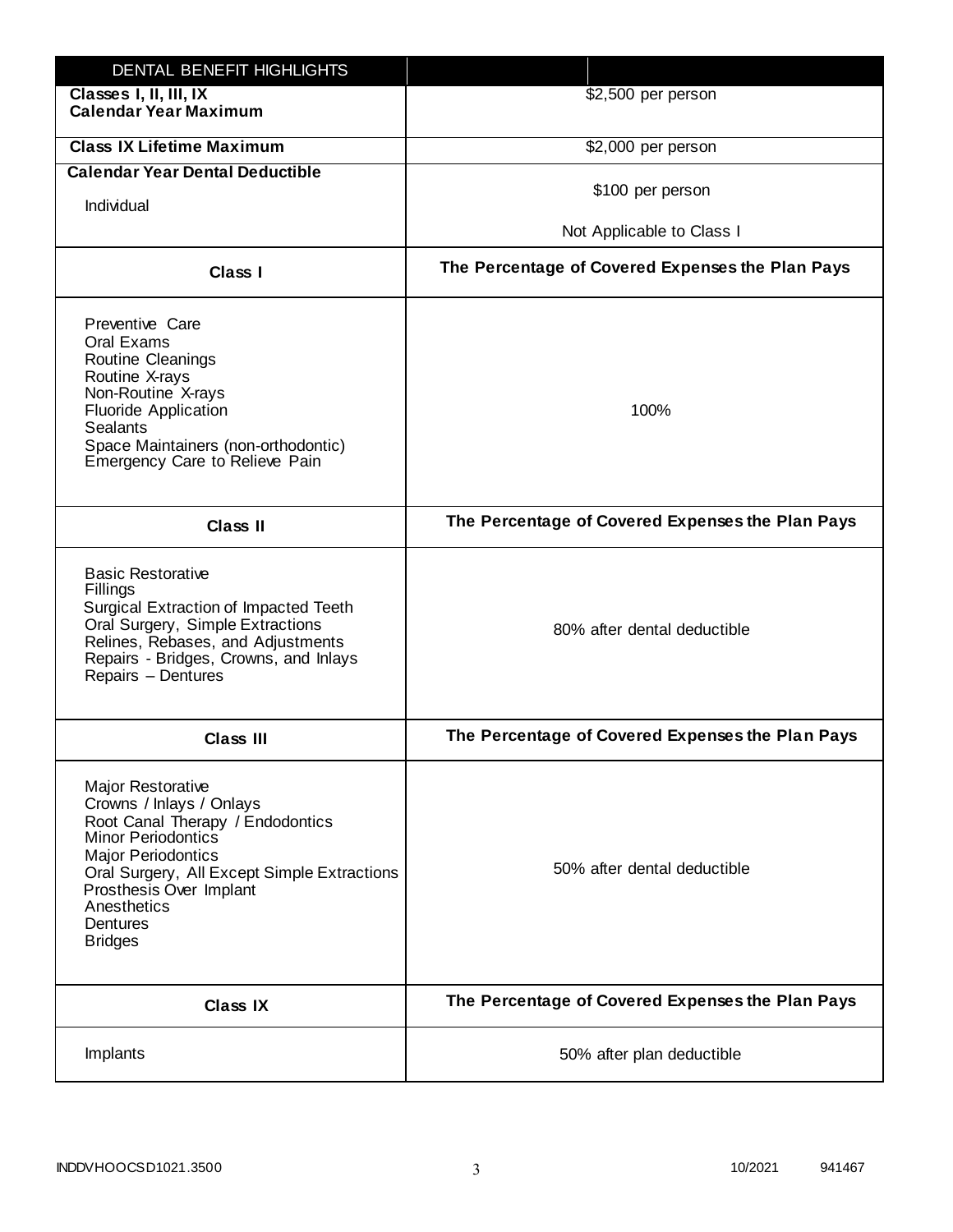| The Schedule - Vision Benefits                                                                  |                                                                                          |
|-------------------------------------------------------------------------------------------------|------------------------------------------------------------------------------------------|
| <b>VISION BENEFIT HIGHLIGHTS</b>                                                                |                                                                                          |
| Eye Examinations, including refraction                                                          | The plan pays 90% of expenses, not to exceed a \$100 calendar<br>year maximum per person |
| Materials (corrective eyeglasses or contact<br>lenses, including fittings and follow-up visits) | \$300 calendar year maximum per person                                                   |

| The Schedule - Hearing Benefits                             |                                        |
|-------------------------------------------------------------|----------------------------------------|
| <b>HEARING BENEFIT HIGHLIGHTS</b>                           |                                        |
| <b>Hearing Examinations</b>                                 | \$50 calendar year maximum per person  |
| Materials (Hearing Aids, including fittings<br>and repairs) | \$700 calendar year maximum per person |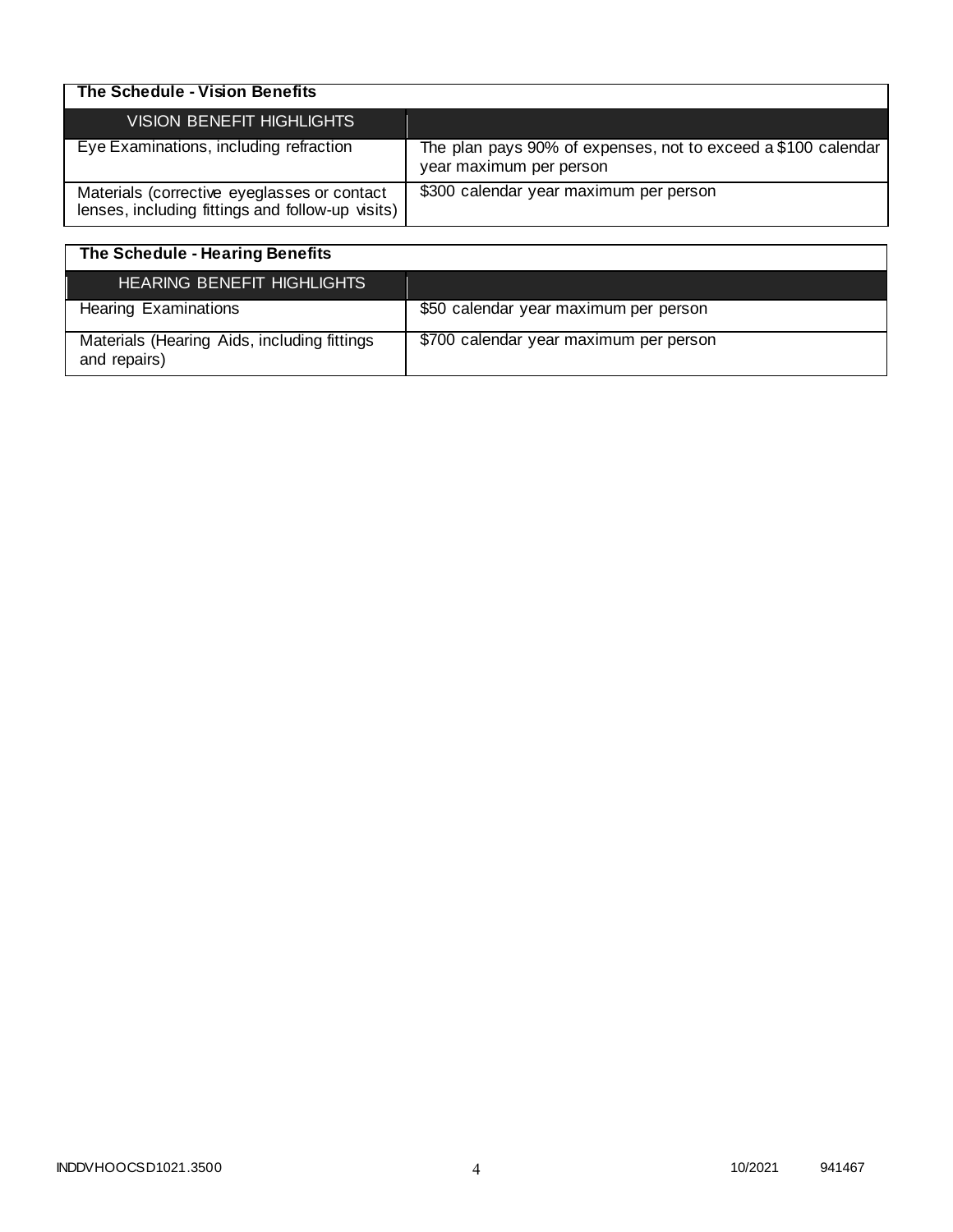# **Waiting Periods**

A Covered Person may access their dental, vision, and hearing benefit insurance once he or she has satisfied the following waiting periods:

- There is no waiting period for Class I or II dental benefits or for vision and hearing benefits.
- After 6 consecutive months of coverage dental benefits will increase to include the list of Class III procedures.
- After 12 consecutive months of coverage dental benefits will increase to include the list of Class IX procedures.

### **Missing Teeth Limitation**

There is no payment for replacement of teeth that are missing when a person first becomes insured. This payment limitation no longer applies after 24 months of continuous coverage.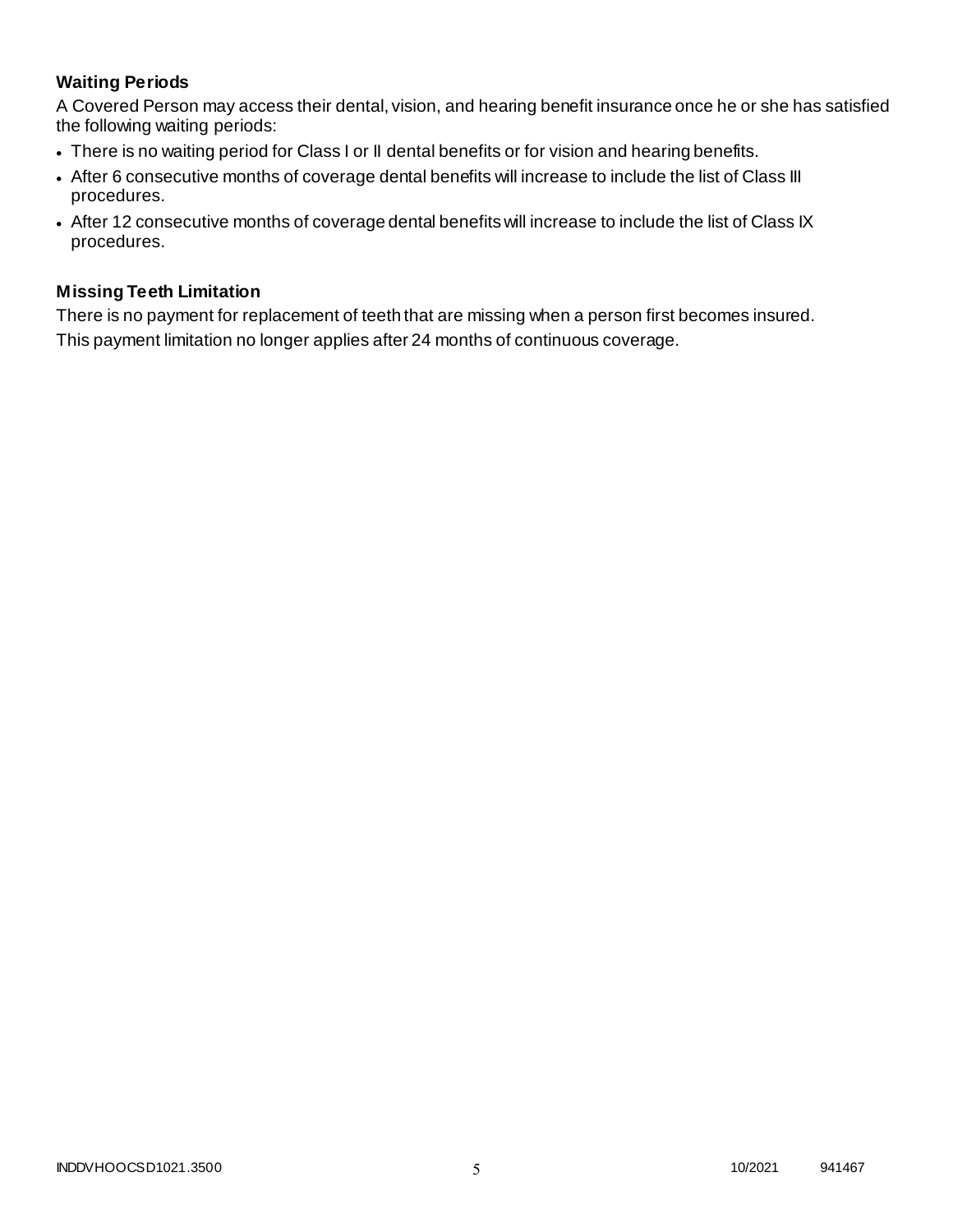# **E. Insured's Financial Responsibility**

The Insured is responsible for paying the monthly or quarterly premium on a timely basis. The Insured is also responsible to pay Providers for charges that are applied to the Deductibles, Coinsurance, and any amounts charged by Non-Participating Dental Providers in excess of the Contracted Fee. In addition, any charges for Medically Necessary and/or Dentally Necessary items that are excluded under the Policy are the responsibility of the Insured.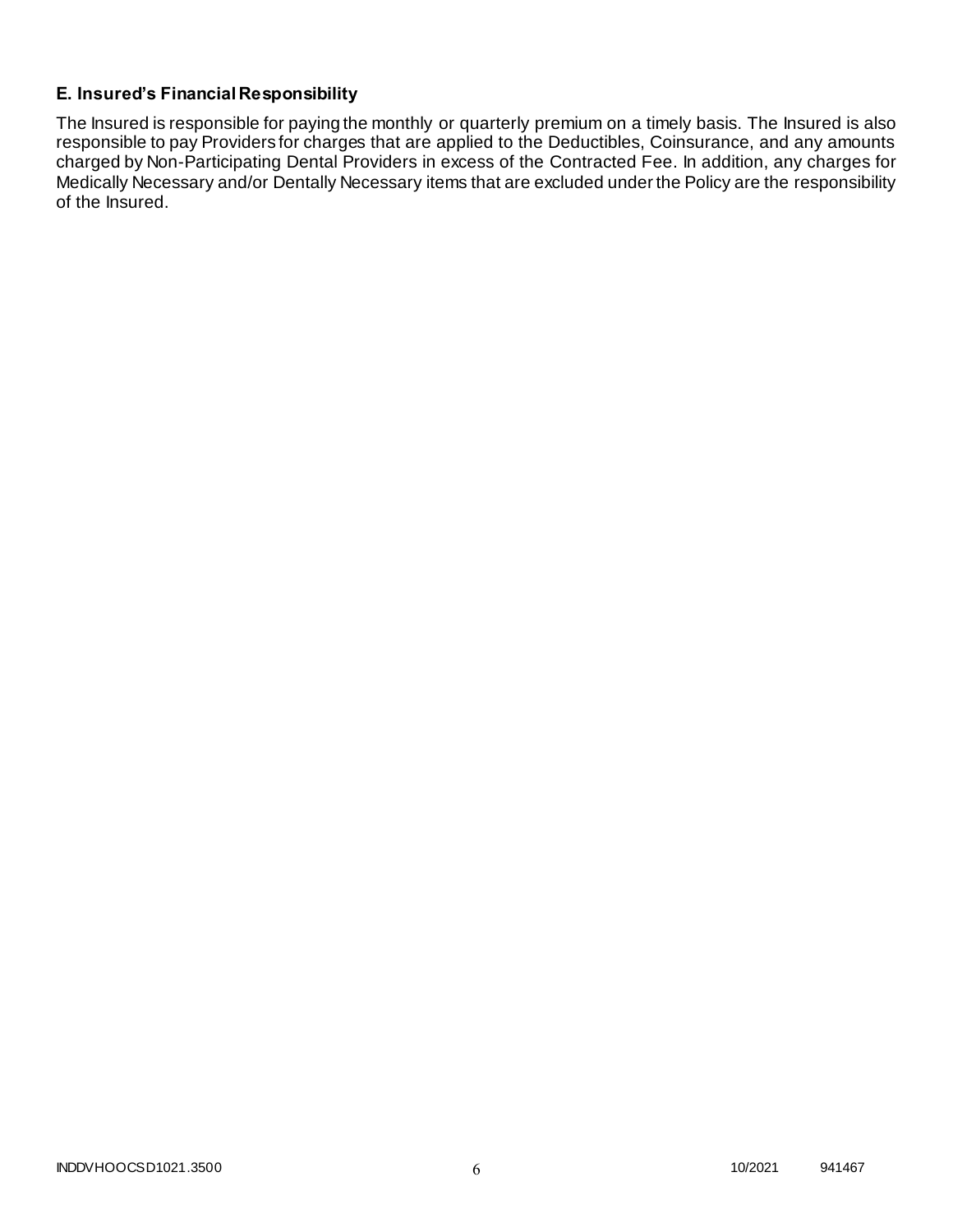# **F. Exclusions And Limitations: What Is Not Covered By This Policy**

# **Expenses Not Covered**

Covered Expenses will not include, and no payment will be made for:

- procedures which are not included in the list of Covered Dental Services, Covered Vision Services, or Covered Hearing Services;
- cone beam imaging;
- instruction for plaque control, oral hygiene and diet;
- core build-ups;
- veneers;
- precious or semi-precious metals for crowns, bridges and abutments;
- restoration of teeth which have been damaged by erosion, attrition or abrasion;
- bite registrations; precision or semi-precision attachments; or splinting;
- orthodontic treatment, except for the treatment of cleft lip and cleft palate;
- general anesthesia or intravenous sedation, when used for the purposes of anxiety control or patient management is not covered; may be considered only when medically or dentally necessary and when in conjunction with covered complex oral surgery;
- athletic mouth guards;
- services performed solely for cosmetic reasons;
- personalization or decoration of any dental device or dental work;
- replacement of an appliance per benefit guidelines;
- services that are medical in nature;
- services and supplies received from a hospital;
- prescription drugs;
- plano lenses;
- VDT (video display terminal)/computer eyeglass benefit;
- medical or surgical treatment of the eyes;
- any type of corrective vision surgery, including LASIK surgery, radial ketatonomy (RK), automated lamel lar keratoplasty (ALK), or conductive keratoplasty (CK);
- Orthoptic or vision training and any associated supplemental testing;
- any eye examination, or any corrective eyewear, required by an employer as a condition of employment;
- safety eyewear;
- sub-normal vision aids or non-prescription lenses;
- Magnification or low vision aids not shown as covered in the Schedule of Vision Coverage;
- Assistive Listening Devices (ALDs);
- medical and/or surgical treatment of the internal or external structures of the ear, including but not limited to Cochlear implants;
- Hearing Aids not prescribed by a Licensed Hearing Care Professional;
- ear protective devices or plugs;
- Hearing Aids maintenance/service contracts, ear molds and other miscellaneous repairs;
- Hearing Aids purchased online or over the counter (OTC); or
- Disposable Hearing Aids.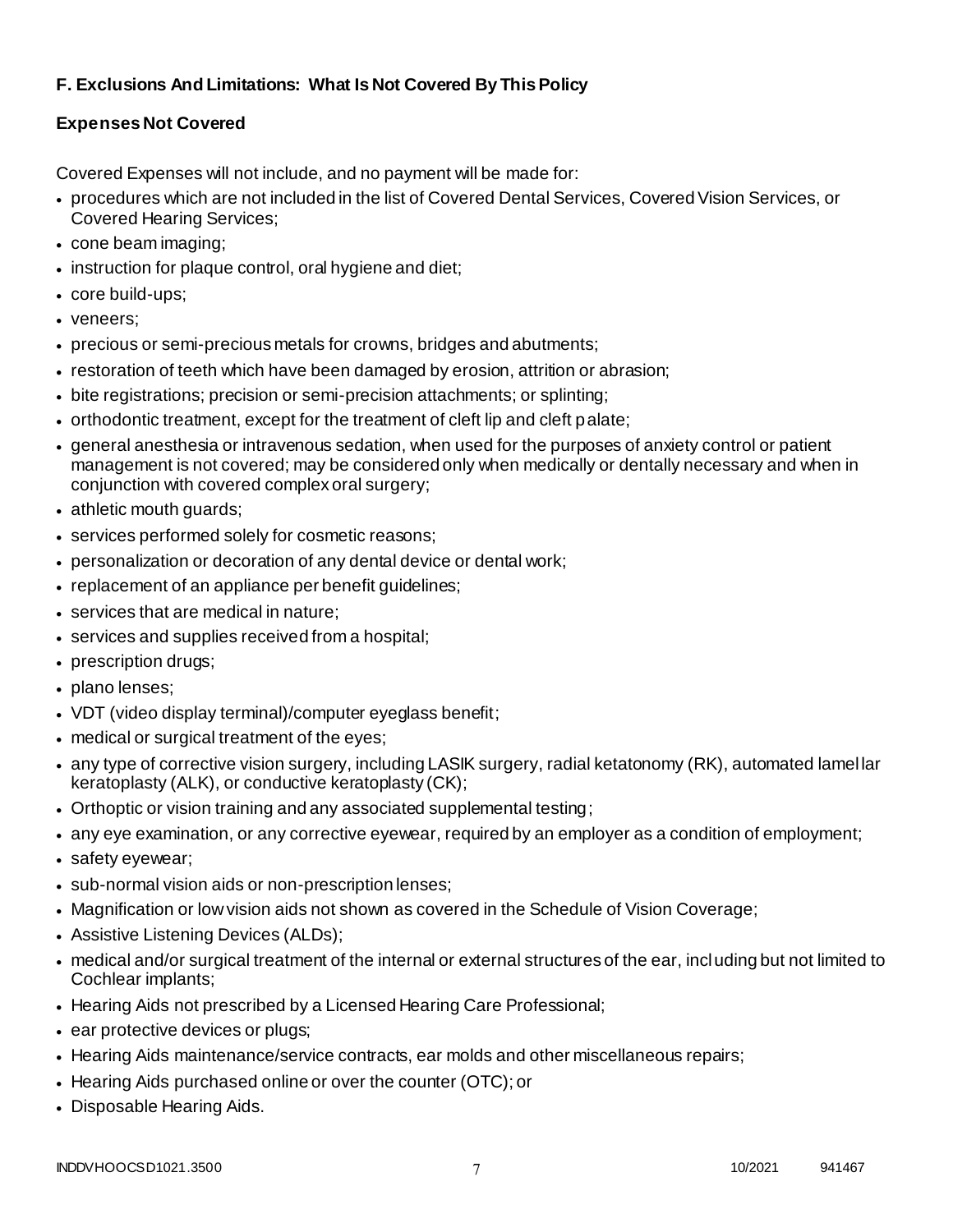### **General Limitations**

No payment will be made for expenses incurred for You or any one of Your Dependents:

- For services not specifically listed as Covered Services in this Policy;
- For services or supplies that are not Medically Necessary;
- For services received before the Effective Date of coverage;
- For services received after coverage under this Policy ends;
- For services for which You have no legal obligation to pay or for which no charge would be made if You did not have insurance coverage;
- For Professional services or supplies received or purchased directly or on Your behalf by anyone, including a Provider, from any of the following:
	- Yourself or Your employer;
	- a person who lives in the Covered Person's home, or that person's employer;
	- a person who is related to the Covered Person by blood, marriage or adoption, unless the Professional is the only one in the area and is acting within the scope of practice, or that person's employer.
- for or in connection with an Injury arising out of, or in the course of, any employment for wage or profit;
- for or in connection with a Sickness which is paid under any workers' compensation or similar law;
- for charges made by a Hospital owned or operated by or which provides care or performs services for, the United States Government, if such charges are directly related to a condition which occurred while serving in the military or an associated auxiliary unit;
- services or supplies received due to an act of war, declared or undeclared while serving in the military or an associated auxiliary unit;
- to the extent that payment is unlawful where the person resides when the expenses are incurred;
- for charges which the person is not legally required to pay;
- for charges which would not have been made if the person had no insurance;
- to the extent that billed charges exceed the rate of reimbursement as described in the Schedule;
- for charges for unnecessary care, treatment or surgery;
- to the extent that You or any of Your Dependents is in any way paid or entitled to payment for those expenses by or through a public program, other than Medicaid;
- for or in connection with experimental procedures or treatment methods not approved by the American Dental Association or the appropriate dental specialty society;
- To the extent that benefits are paid or payable for those expenses under the mandatory part of any auto insurance policy written to comply with a "no-fault" insurance law or an uninsured motorist insurance law. Cigna will take into account any adjustment option chosen under such part by You or any one of Your Dependents.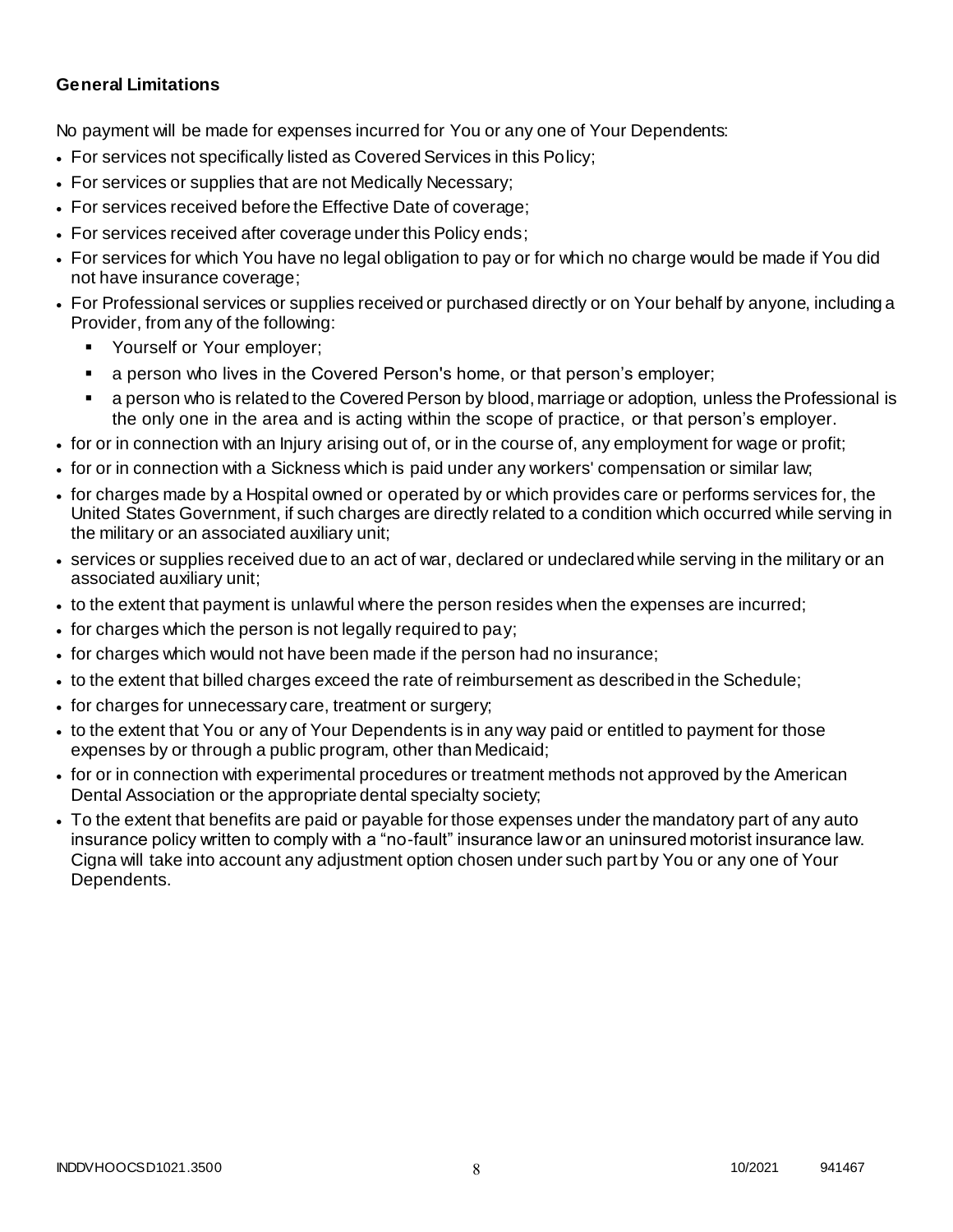### **G. Predetermination of Dental Benefits Program**

Predetermination of Benefits is a voluntary review of a Dentist's proposed treatment plan and expected charges. It is not preauthorization of service and is not required.

The treatment plan should include supporting pre-operative x-rays and other diagnostic materials as requested by Cigna's dental consultant. If there is a change in the treatment plan, a revised plan should be submitted.

Cigna will determine covered dental expenses for the proposed treatment plan. If there is no Predetermination of Benefits, Cigna will determine covered dental expenses when it receives a claim.

Review of proposed treatment is advised whenever extensive dental work is recommended when charges exceed **\$500**.

Predetermination of Benefits is not a guarantee of a set payment. Payment is based on the services that are actually delivered and the coverage in force at the time services are completed.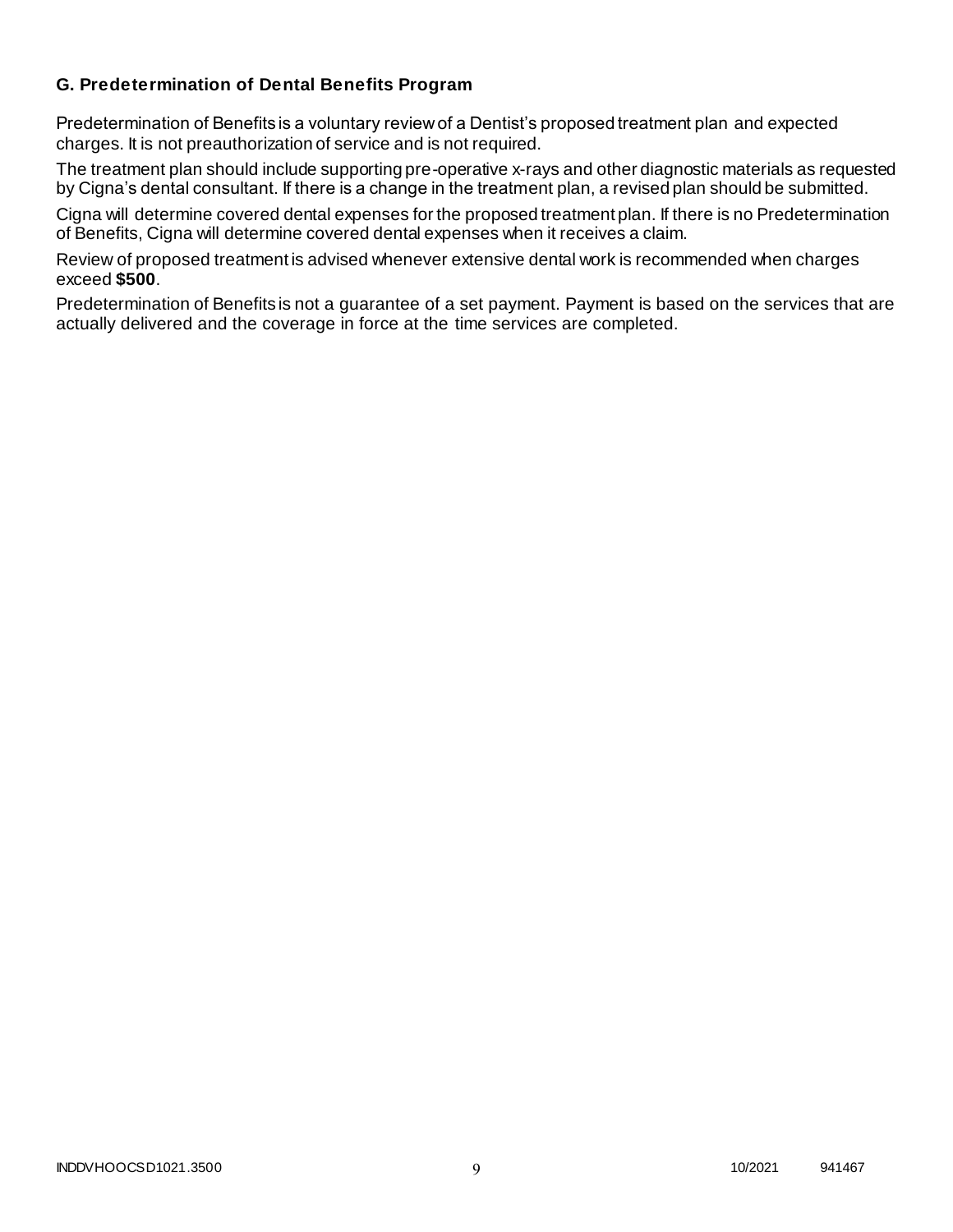### **H. General Provisions**

# **WHEN YOU HAVE A COMPLAINT OR AN APPEAL**

For the purposes of this section, any reference to "You," "Your" or "Yourself" also refers to a representative or Provider designated by You to act on Your behalf, unless otherwise noted.

We want You to be completely satisfied with the care You receive. That is why We have established a process for addressing Your concerns and solving Your problems.

#### **Start with Member Services**

We are here to listen and help. If You have a concern regarding a person, a service, the quality of care, or contractual benefits, You can call Our toll-free number and explain Your concern to one of Our Customer Service representatives. You can also express that concern in writing. Please call or write to Us at the following:

Customer Services Toll-Free Number or address on mycigna.com, explanation of benefits or claim form

We will do Our best to resolve the matter on Your initial contact. If We need more time to review or investigate Your concern, We will get back to You as soon as possible, but in any case within 30 days. If You are not satisfied with the results of a coverage decision, You can start the appeals procedure.

#### **Appeals Procedure**

Cigna has a two step appeals procedure for coverage decisions. To initiate an appeal, You must submit a request for an appeal in writing within 365 days of receipt of a denial notice. You should state the reason why You feel Your appeal should be approved and include any information supporting Your a ppeal. If You are unable or choose not to write, You may ask to register Your appeal by telephone. Call or write to Us at the toll-free number or address on Your Benefit Identification card, explanation of benefits or claim form.

#### **Level One Appeal**

Your appeal will be reviewed and the decision made by someone not involved in the initial decision. Appeals involving Medical Necessity or clinical appropriateness will be considered by a health care professional.

For level one appeals, We will respond in writing with a decision within 30 calendar days after We receive an appeal for a postservice coverage determination. If more time or information is needed to make the determination, We will notify You in writing to request an extension of up to 15 calendar days and to specify any additional information needed to complete the review.

If You are not satisfied with Our level-one appeal decision, You may request a level-two appeal.

### **Level Two Appeal**

If You are dissatisfied with Our level one appeal decision, You may request a second review. To start a level two appeal, follow the same process required for a level one appeal.

Most requests for a second review will be conducted by the Appeals Committee, which consists of at least three people. Anyone involved in the prior decision may not vote on the Committee. For appeals involving Medical Necessity or clinical appropriateness, the Committee will consult with at least one Dentist reviewer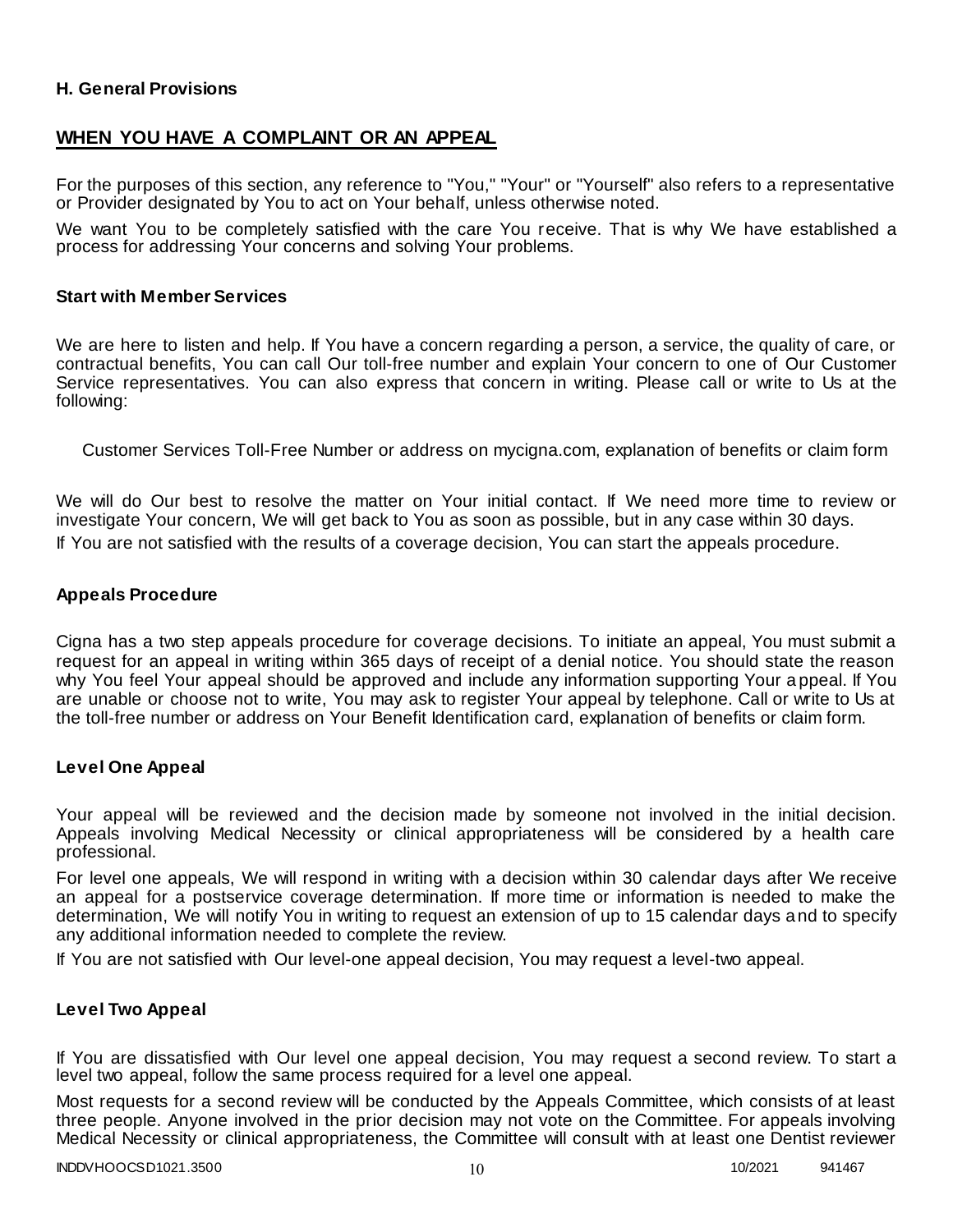in the same or similar specialty as the care under consideration. You may present Your situation to the Committee in person or by conference call.

For level two appeals We will acknowledge in writing that We have received Your request and schedule a Committee review. For postservice claims, the Committee review will be completed within 30 calendar days. If more time or information is needed to make the determination, We will notify You in writing to request an extension of up to 15 calendar days and to specify any additional information needed by the Committee to complete the review. You will be notified in writing of the Committee's decision within five working days after the Committee meeting, and within the Committee review time frames above if the Committee does not approve the requested coverage.

### **Notice of Benefit Determination on Appeal**

Every notice of an appeal decision will be provided in writing or electronically and, if an adverse determination, will include:

- (1) the specific reason or reasons for the denial decision;
- (2) reference to the specific Policy provisions on which the decision is based;
- (3) a statement that the claimant is entitled to receive, upon request and free of charge, reasonable access to and copies of all documents, records, and other Relevant Information as defined;
- (4) upon request and free of charge, a copy of any internal rule, guideline, protocol or other similar criterion that was relied upon in making the adverse determination regarding Your appeal, and an explanation of the scientific or clinical judgment for a determination that is based on a medical necessity, experimental treatment or other similar exclusion or limit.

#### **Relevant Information**

Relevant Information is any document, record, or other information which was relied upon in making the benefit determination; was submitted, considered, or generated in the course of making the benefit determination, without regard to whether such document, record, or other information was relied upon in making the benefit determination; demonstrates compliance with the administrative processes and safeguards required by federal law in making the benefit determination; or constitutes a statement of policy or guidance with respect to the plan concerning the denied treatment option or benefit or the claimant's diagnosis, without regard to whether such advice or statement was relied upon in making the benefit determination.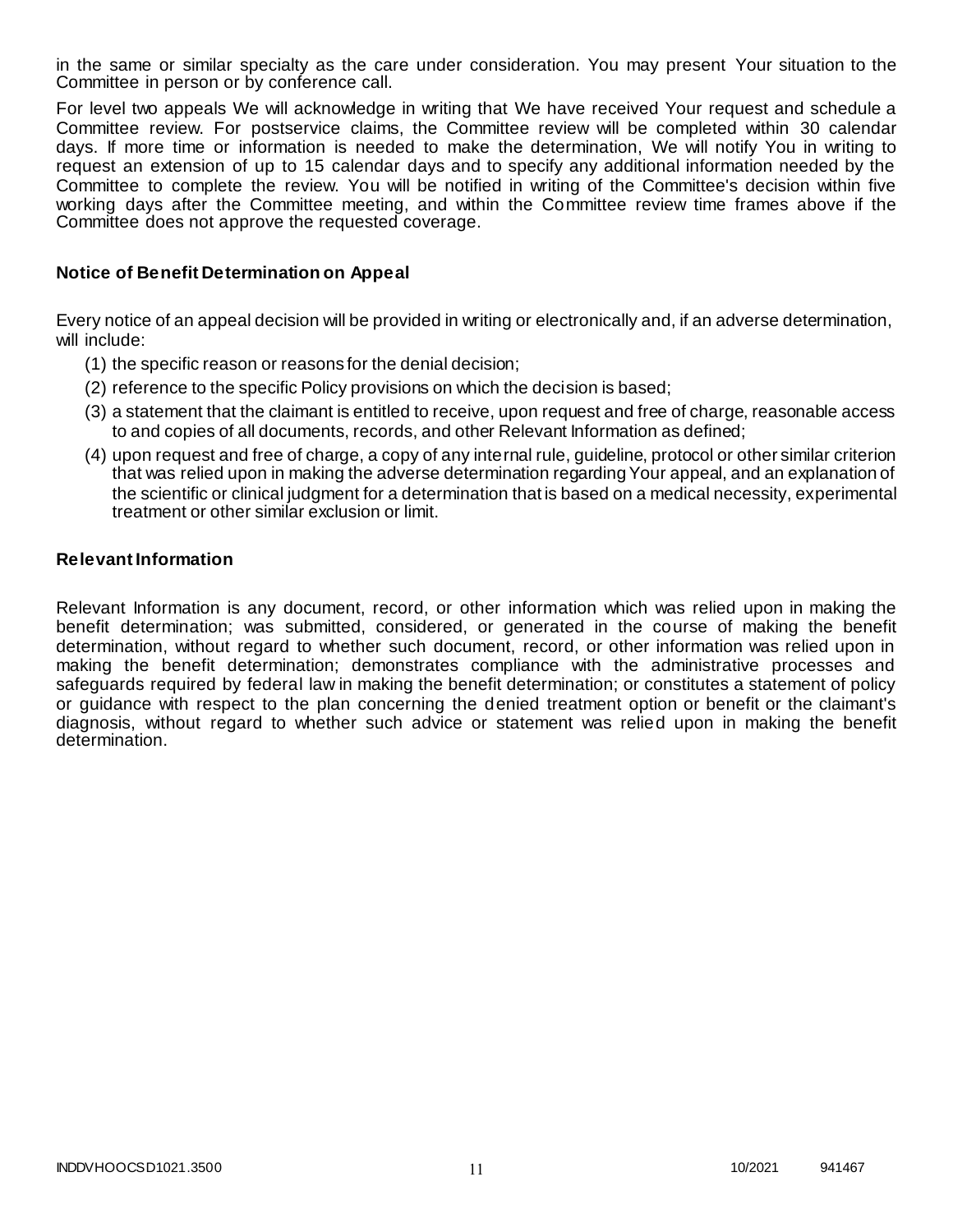# **I. Participating Dental Providers**

Cigna will provide a current list of Dentists currently participating with Cigna and their locations to each Covered Person upon request.

To verify if a Dentist is currently participating with Cigna and is accepting new Cigna Insureds, the Covered Person should visit Our website at mycigna.com.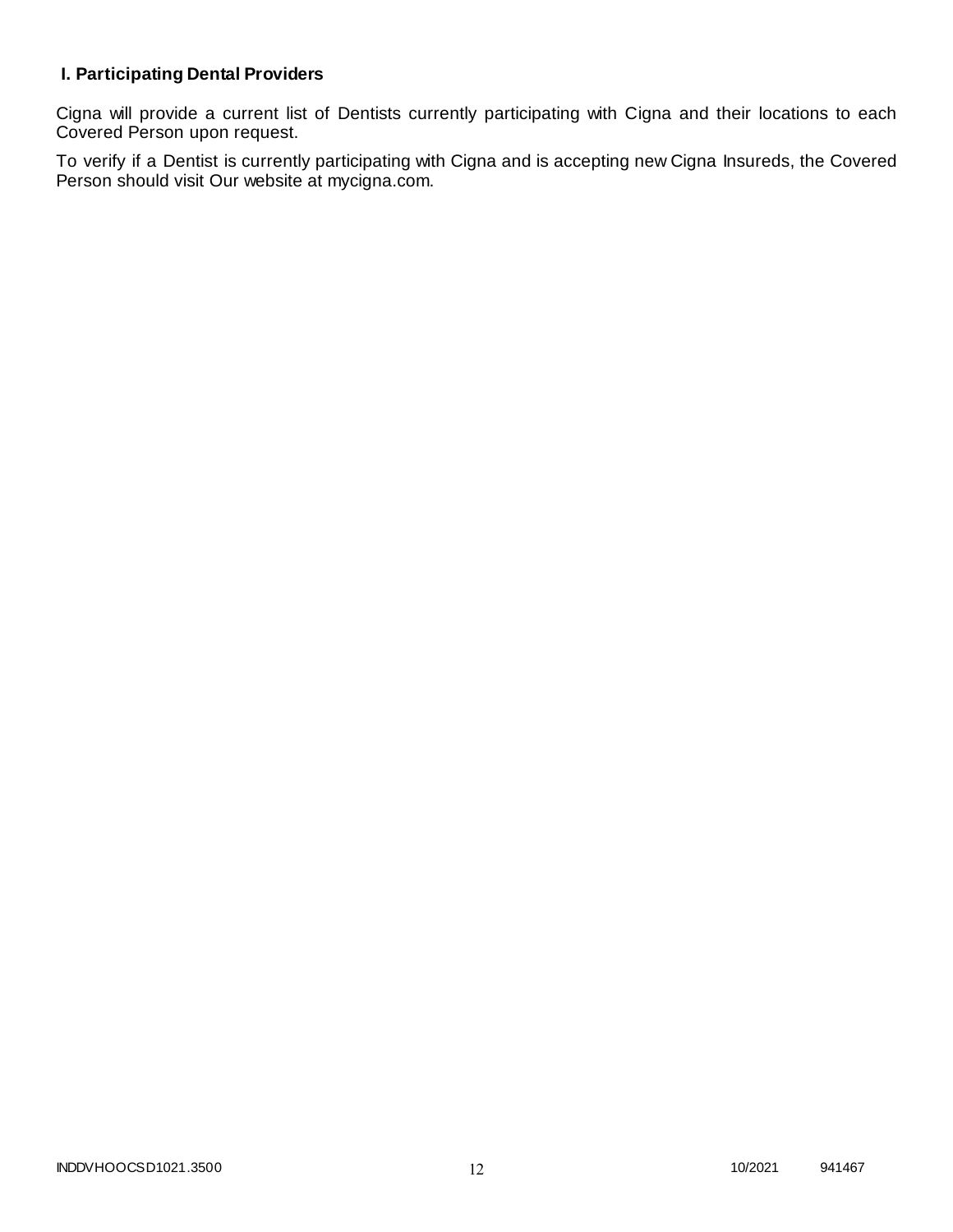### **J. Renewability, Eligibility, and Continuation**

1. The Policy will renew except for the specific events stated in the Policy. Cigna may change the premiums of the Policy with 60 days written notice to the Insured. However, Cigna will not refuse to renew or change the premium schedule for the Policy on an individual basis, but only for all Insureds in the same class and covered under the same Policy as You.

2. The individual plan is designed for residents of South Dakota who are not enrolled under or covered by any other group or individual health coverage. You must notify Cigna of all changes that may affect any Covered Person's eligibility under the Policy.

3. You or Your Dependent(s) will become ineligible for coverage:

- When premiums are not paid according to the due dates and grace periods described in the premium section.
- With respect to Your Spouse, Domestic Partner, or partner to a Civil Union: when the Spouse is no longer married to the Insured or when the union is dissolved.
- With respect to You and Your Family Member(s): when You no longer meet the requirements listed in the Conditions of Eligibility section.
- The date the Policy terminates.
- When the Insured no longer lives in the Service Area.

4. If a Covered Person's eligibility under this Plan would terminate due to the Insured's death, divorce or if other Dependents would become ineligible due to age or no longer qualify as dependents for coverage under this Plan; except for the Insured's failure to pay premium, the Covered Person's insurance will be continued if the Covered Person exercising the continuation right notifies Cigna and pays the appropriate monthly premium within 60 days following the date this Policy would otherwise terminate. Any waiting periods in the new Plan will be considered as being met to the extent coverage was in force under this Plan.